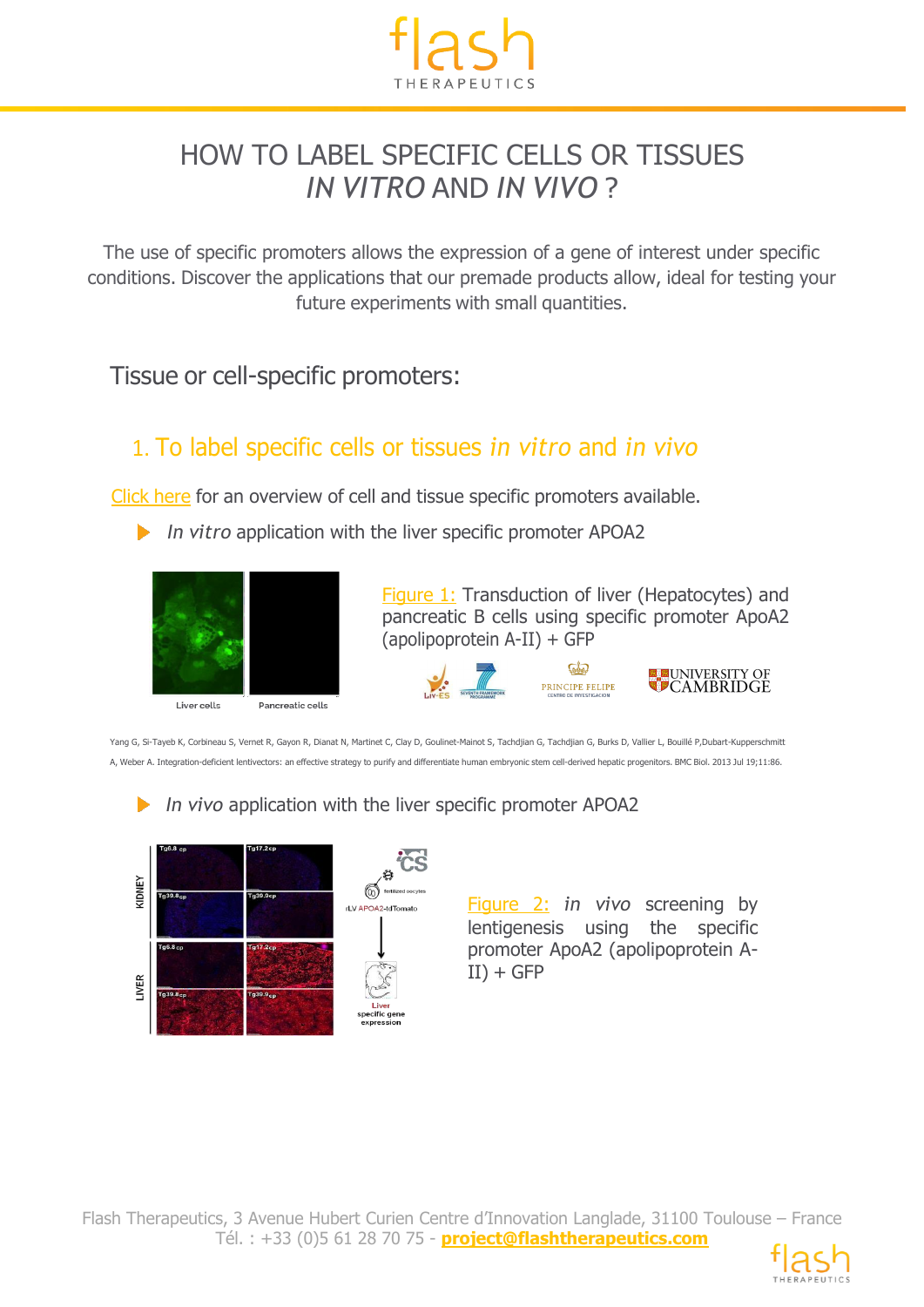



Chakraborty S, Christoforou N, Fattahi A, Herzog RW, Leong KW. A robust strategy for negative selection of Cre-loxP recombination-based excision of transgenes in induced pluripotent stem cells. PLoS One. 2013 May 22;8(5)

*In vitro* application with two CNS specific promoters: GFAP (astrocytes specific) and Syn (neurons specific)



Figure 5: Transduction of CNS cells using promoters specific to astrocytes (GFAP + GFP) and neurons (Syn + DsRed)

*In vivo* application with two CNS specific promoters: GFAP (astrocytes specific) and Syn (neurons specific)



Figure 6: Direct co-injection of 2 lentiviral vectors into dentate gyrus with 2 fluorescent reporters driven by 2 specific promoters (hSynapsin and GFAP)